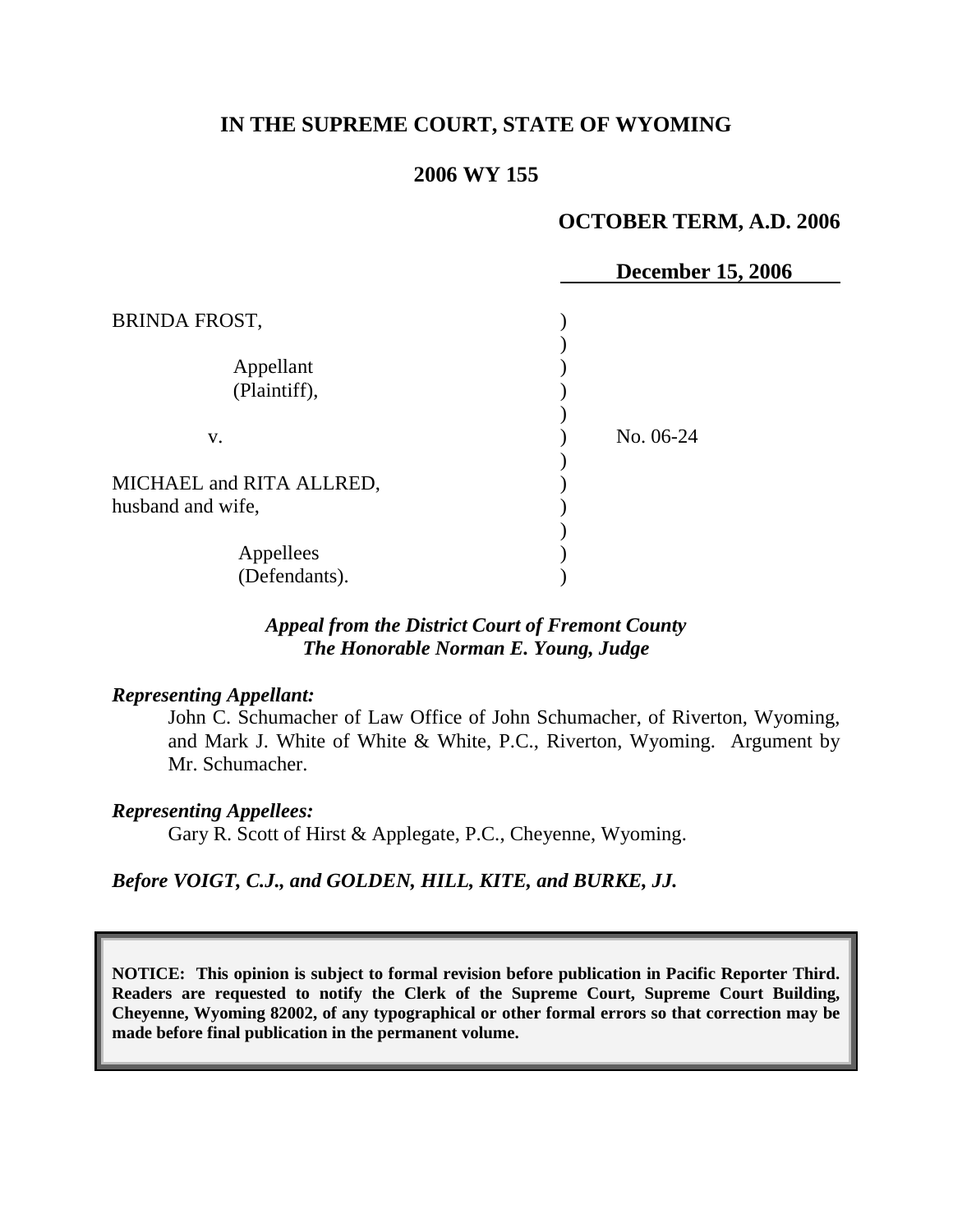### **VOIGT**, **Chief Justice**.

[¶1] The focus of this case is upon the question of what, if any, instructions should be given to a jury in regard to whether an alleged building code violation equates to negligence *per se*. The jury in this case, in the absence of such an instruction, returned a verdict in favor of the defendant appellees. We affirm.

#### **ISSUES**

[¶2] 1. Whether the district court erred in instructing the jury that violation of a building code could be considered as evidence of negligence, rather than that such a violation was negligence *per se*?

2. Whether the district court erred in permitting the jury to determine which of two versions of the Uniform Building Code applied in this case?

### **FACTS**

[¶3] The appellant was employed by the appellees as a housekeeper. On November 20, 2001, she fell after exiting the front door of the appellees' house, breaking her ankle. She sued the appellees, alleging, *inter alia*, that the appellees had violated the building code of the City of Riverton because their front porch landing had an excessive slope. The following chronology of significant events is undisputed:

1. The City of Riverton adopted the 1979 version of the Uniform Building Code (UBC) on March 3, 1981. The 1979 version of the UBC contained no provision relating to the slope of a front porch landing.

2. The City of Riverton issued a Certificate of Occupancy for the house on October 1, 1981, indicating that the house was in compliance with the City's building ordinances.

3. The City of Riverton adopted the 1997 version of the UBC on September 1, 1998. The 1997 version of the UBC provides that a landing should not have more than a two percent slope.

4. The appellees purchased the house in October 2000, and did no remodeling that affected the slope of the front landing.

[¶4] The controversy presented to this Court focuses upon the jury instructions, particularly Instruction No. 20: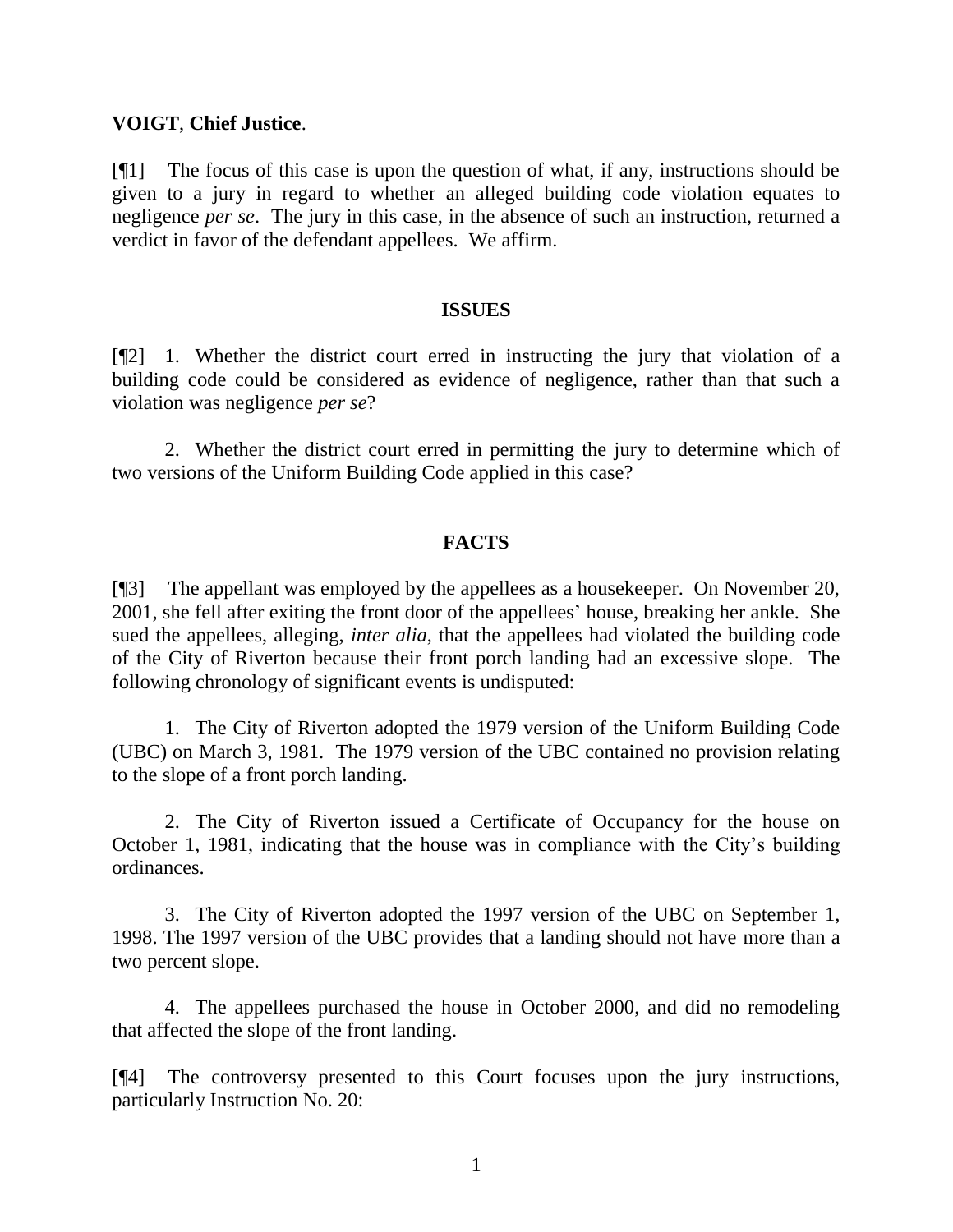The parties have presented conflicting evidence concerning the application of the 1997 Uniform Building Code to the Allreds' front landing in November of 2001. It is up to you as the jury to decide whether or not the Allreds were required to comply with the 1997 Uniform Building Code. If you find the 1997 Uniform Building Code applied to the Allreds you may consider that as evidence of negligence You should consider all of the circumstances surrounding noncompliance, including, whether the provisions of the Code were known by the general public.

Both issues arise out of this instruction—the question of whether the jury should be left to decide which version of the UBC applied to the appellees' house, and the question of whether a violation of the 1997 version, if it applied, could be considered as evidence of negligence, or constituted negligence *per se.*

[¶5] Other facts will be discussed as they relate to the issues.

## **STANDARD OF REVIEW**

[¶6] We have stated our standard for the review of jury instructions many times, one of the recent reiterations being found in *Pauley v. Newman,* 2004 WY 76, ¶6, 92 P.3d 819, 821-22 (Wyo. 2004):

We review alleged jury instruction error as follows:

"In considering the validity of instructions to a jury, we must determine whether the instructions, taken as a whole, adequately advise[d] the jury of the applicable law. *Banks v. Crowner,* 694 P.2d 101 (Wyo.1985). Proper instructions should be clear declarations of the pertinent law. *Short v. Spring Creek Ranch, Inc.,* 731 P.2d 1195 (Wyo.1987). The ruling of a trial court on an instruction will not constitute reversible error unless there is a showing of prejudice, which connotes a demonstration by the complaining party that the instruction misled or confused the jury with respect to the applicable principles of law. *DeJulio v. Foster,*  715 P.2d 182 (Wyo.1986)."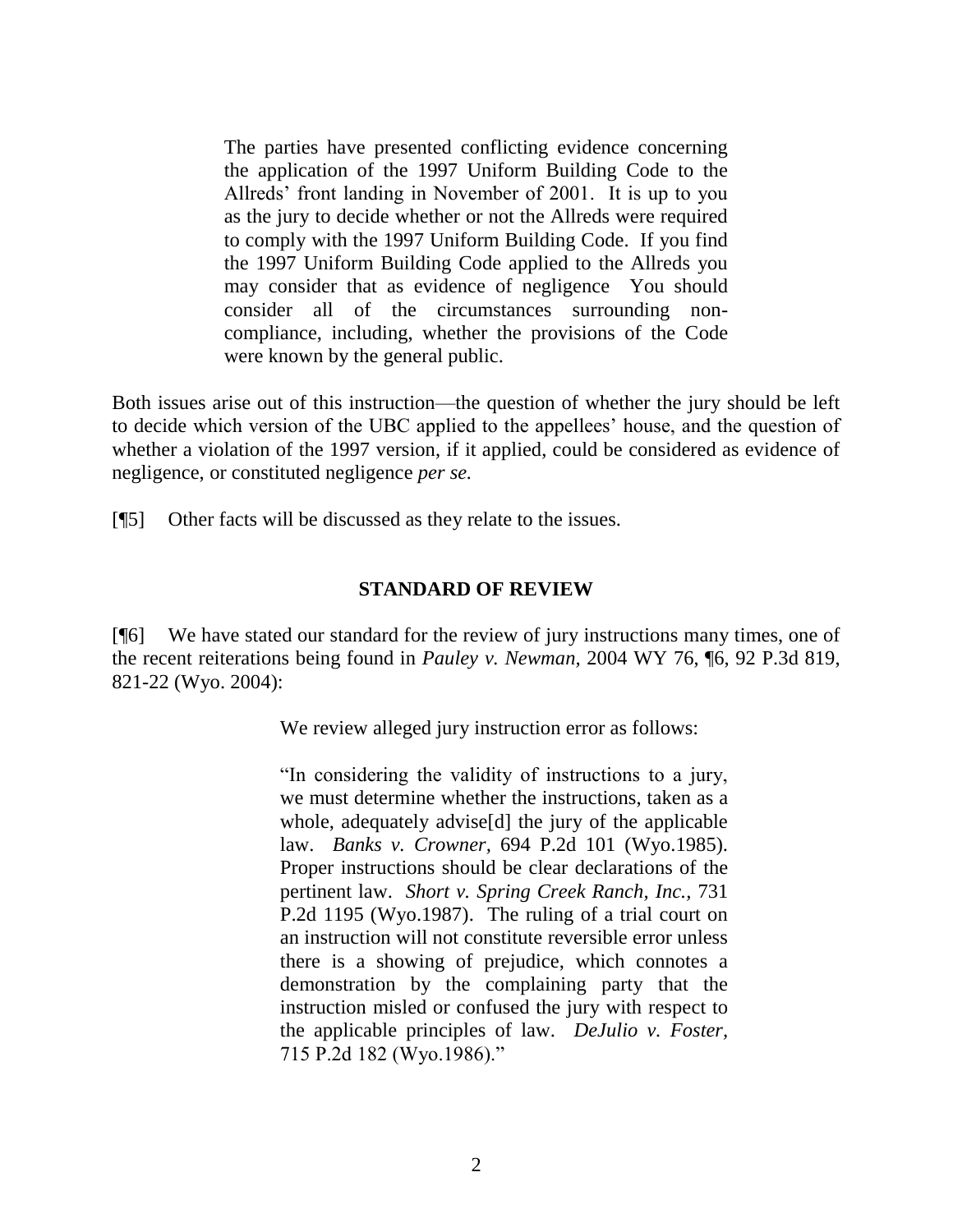*Ormsby v. Dana Kepner Co. of Wyo., Inc.,* 997 P.2d 465, 471 (Wyo.2000) (*quoting L.U. Sheep Co. v. Board of County Comm'rs of County of Hot Springs,* 790 P.2d 663, 672 (Wyo.1990)). *See also Jensen v. Fremont Motors Cody, Inc.,*  2002 WY 173, ¶ 12, 58 P.3d 322, 326 (Wyo.2002). "To measure the degree of prejudice, jury instructions are viewed in the light of the entire trial, including the allegations of the complaint, conflict in the evidence on critical issues and the arguments of counsel." *State Farm Mut. Auto Ins. Co. v. Shrader,* 882 P.2d 813, 832 (Wyo.1994).

[¶7] We review a trial court's decision whether or not to adopt a legislative enactment or an administrative regulation as the standard of conduct under an abuse of discretion standard. *Landsiedel v. Buffalo Prop., LLC,* 2005 WY 61, ¶ 23, 112 P.3d 610, 616 (Wyo. 2005). An abuse of discretion occurs when the trial court "acts in a manner [that] exceeds the bounds of reason under the circumstances." *Id.*

## **DISCUSSION**

## *Whether the district court erred in instructing the jury that violation of a building code could be considered as evidence of negligence, rather than that such a violation was negligence per se?*

[¶8] Neither the term "negligence *per se"* nor the term "evidence of negligence" correctly describes the alternatives available to a trial court that has been asked to instruct a jury as to the legal effect of the breach of a statute, ordinance, or administrative agency rule in a negligence action. Negligence, as we have said many times, consists of duty, breach, proximate cause, and resultant harm. More precisely:

> There are four elements to a negligence cause of action: (1) the defendant owed the plaintiff a duty to conform to a specified standard of care; (2) the defendant breached the duty of care; (3) the defendant's breach of the duty of care proximately caused injury to the plaintiff; and (4) the injury sustained by the plaintiff is compensable by money damages.

*Downtown Auto Parts, Inc. v. Toner,* 2004 WY 67, ¶ 8, 91 P.3d 917, 919 (Wyo. 2004).

[¶9] Saying that the judge's choice is between "negligence *per se*" and "evidence of negligence" is linguistically misleading mainly because the former phrase suggests that it captures all four elements of the tort. It does not. What a judge is really being asked to do in such situations is to decide whether to declare the legislative or administrative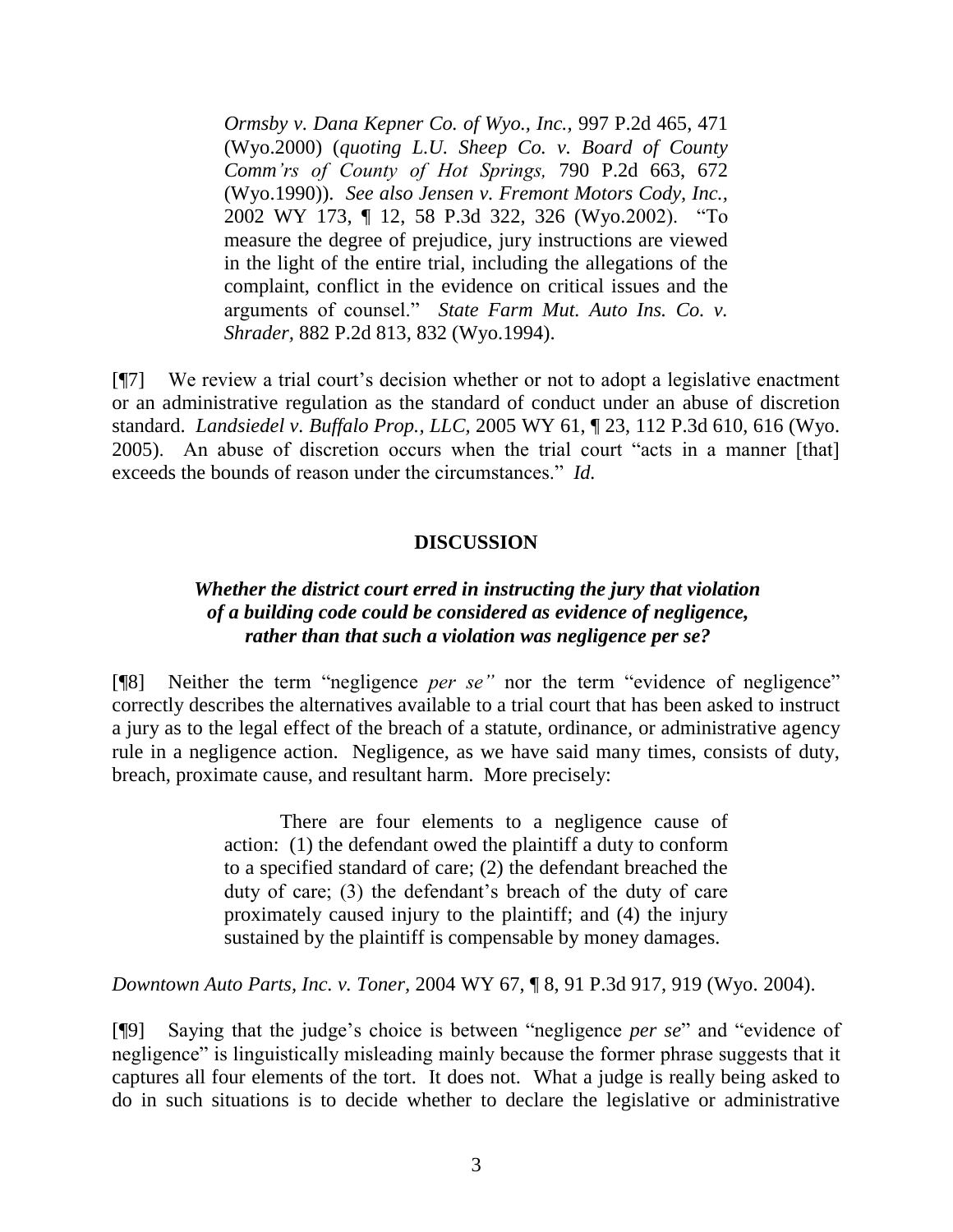enactment to be the minimum standard of care as a matter of law. *Landsiedel,* 2005 WY 61, ¶ 22, 112 P.3d at 616. In other words, if the enactment establishes the standard of care, its breach establishes the first two elements of the cause of action. If, however, the trial judge declines to equate the enactment with the duty of reasonable care, then breach of the enactment only becomes evidence that reasonable care was not exercised.

[¶10] We have been dealing with this issue for a long time. In *Bagley v. Watson,* 478 P.2d 595, 596-97 (Wyo. 1971), we were asked to consider the propriety of three instructions that had been offered in the alternative in a highway-collision case. The first instruction stated that violation of a municipal speeding ordinance "is negligence." The second instruction described such a violation as creating a rebuttable presumption of negligence. The third instruction told the jury it could consider the violation as evidence of negligence. While admitting that a review of our case law revealed that the matter needed clarification, we sidestepped the question on procedural grounds. *Id.* at 597. However, in a concurring opinion in *Combined Ins. Co. v. Sinclair,* 584 P.2d 1034, 1052- 53 (Wyo. 1978), Justice McClintock opined that the law of Wyoming was consistent with the second view; that is, that violation of a statute, ordinance, or administrative regulation creates a rebuttable presumption of negligence.

[¶11] The seminal case in our resolution of this issue came three years later. In *Distad v. Cubin,* 633 P.2d 167, 171-72 (Wyo. 1981), we began our discussion by describing the process by which a court determines the standard of care that is the first element of the tort of negligence:

> This court has said rather recently that the duty of care is a question of law to be determined by the court. *Medlock v. Van Wagner,* Wyo., 625 P.2d 207 (1981). It is a standardfixing function which the judiciary must perform in order to give the jury a direction to decide whether a defendant's conduct in a particular case is justifiable or should be condemned and that if the conduct is found to be at variance with the standard, money is to be taken from the defendant to repair the plaintiff's damage. What are the means by which a court determines a standard of conduct? The Restatement, Torts 2d, § 285 summarizes the methodology:

> > "The standard of conduct of a reasonable man may be

"(a) established by a legislative enactment or administrative regulation which so provides, or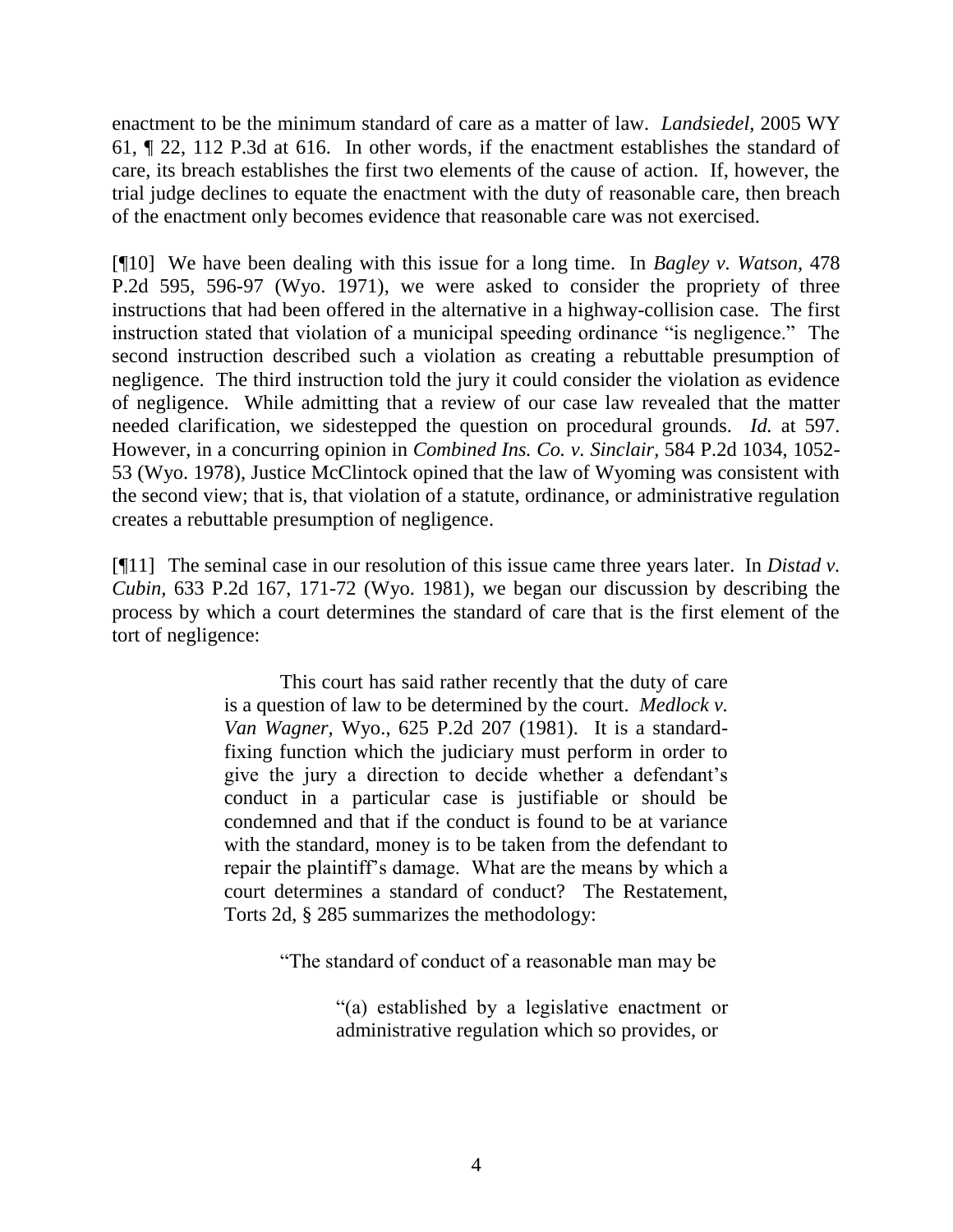"(b) adopted by the court from a legislative enactment or an administrative regulation which does not so provide, or

"(c) established by judicial decision, or

"(d) applied to the facts of the case by the trial judge or the jury, if there is no such enactment, regulation, or decision."

In the issue we are about to discuss and dispatch, we are concerned with standards of care borrowed from legislative enactments or administrative rules derived from statutory authority. It is seldom that the legislature provides specifically a standard of conduct which if violated shall entail civil liability in tort, as set out in § 285(a) of the Restatement, supra. We find our cause for concern in the case before us with relation to our standard-making function in § 285(a), supra, described in paragraph (c) of the Restatement's comments in that regard:

> "c. *Standard adopted from legislation.* Even where a legislative enactment contains no express provision that its violation shall result in tort liability, and no implication to that effect, the court may, and in certain types of cases customarily will, adopt the requirements of the enactment as the standard of conduct necessary to avoid liability for negligence. The same is true of municipal ordinances and administrative regulations. See  $\S 286$  and Comments."

Just how to deal with statutes, ordinances and administrative regulations as standards of duty appears to be unsettled in this jurisdiction.

Appellant asserts that the jury was improperly instructed that the failure of a party to comply with a state or federal regulation is evidence of negligence. He contends that the jury should have been told that such a failure constitutes negligence per se, i.e., negligence in itself.

(Footnote omitted.)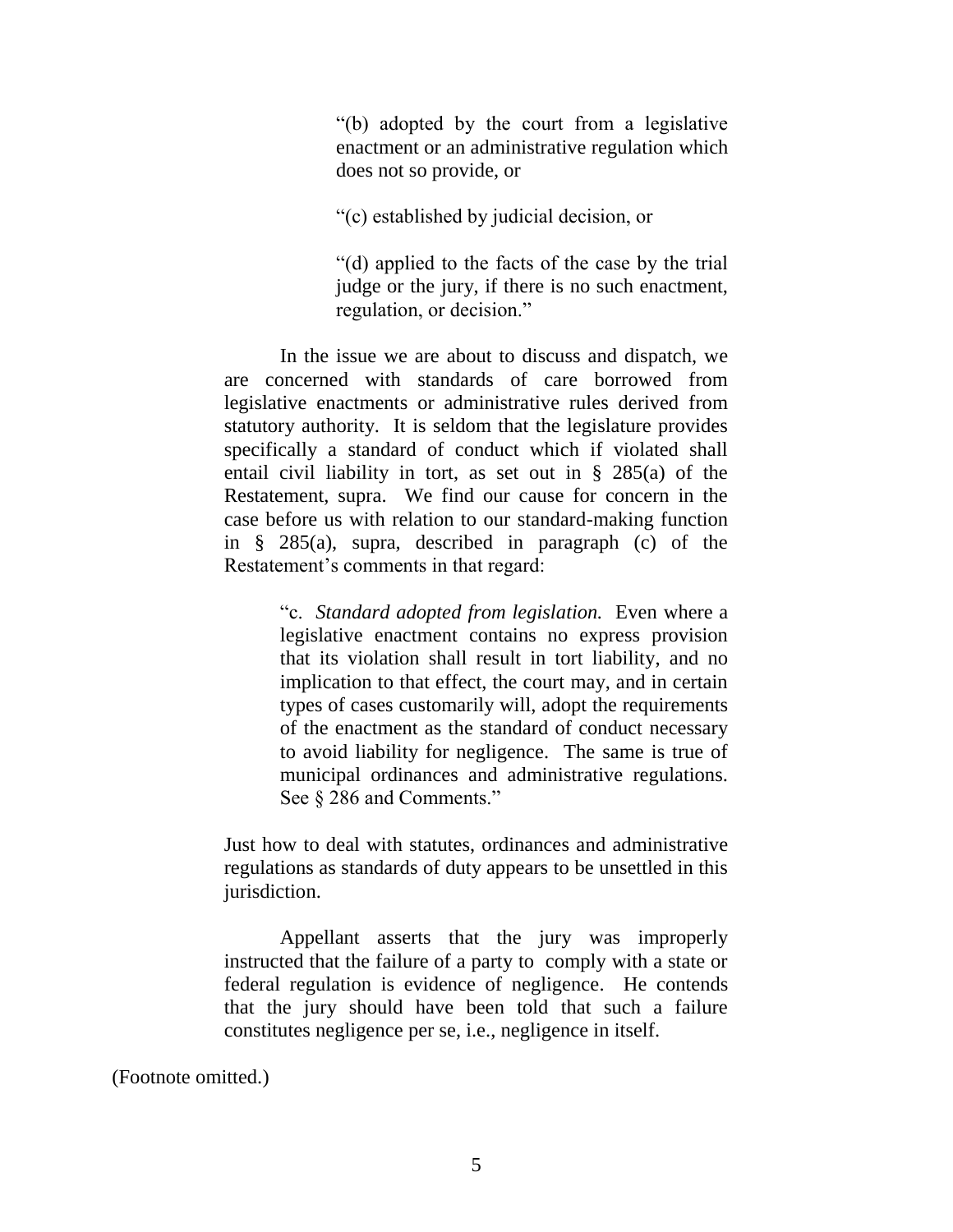[¶12] We went on in *Distad,* 633 P.2d at 173-74, to describe this Court's somewhat inconsistent approach to the concept of "statutory negligence *per se,*" and concluded that the issue had never been met and decided "head on." *Id.* at 174. We then concluded that the effect of the violation of a statute, ordinance, or administrative regulation should be decided under the Restatement (Second) of Torts §§ 286, 287, 288, 288A, 288B, and 288C. *Id.* at 175-76. Because they are central to this discussion, we will set out in full the relevant Restatement sections discussed in *Distad:*

Section 286:

"The court *may* adopt as the standard of conduct of a reasonable man the requirements of a legislative enactment or an administrative regulation whose purpose is found to be exclusively or in part

"(a) to protect a class of persons which includes the one whose interest is invaded, and

"(b) to protect the particular interest which is invaded, and

"(c) to protect that interest against the kind of harm which has resulted, and

"(d) to protect that interest against the particular hazard from which the harm results."

Section 288A:

"(1) An excused violation of a legislative enactment or an administrative regulation is not negligence.

"(2) Unless the enactment or regulation is construed not to permit such excuse, its violation is excused when

> "(a) the violation is reasonable because of the actor's incapacity;

> "(b) he neither knows nor should know of the occasion for compliance;

> "(c) he is unable after reasonable diligence or care to comply;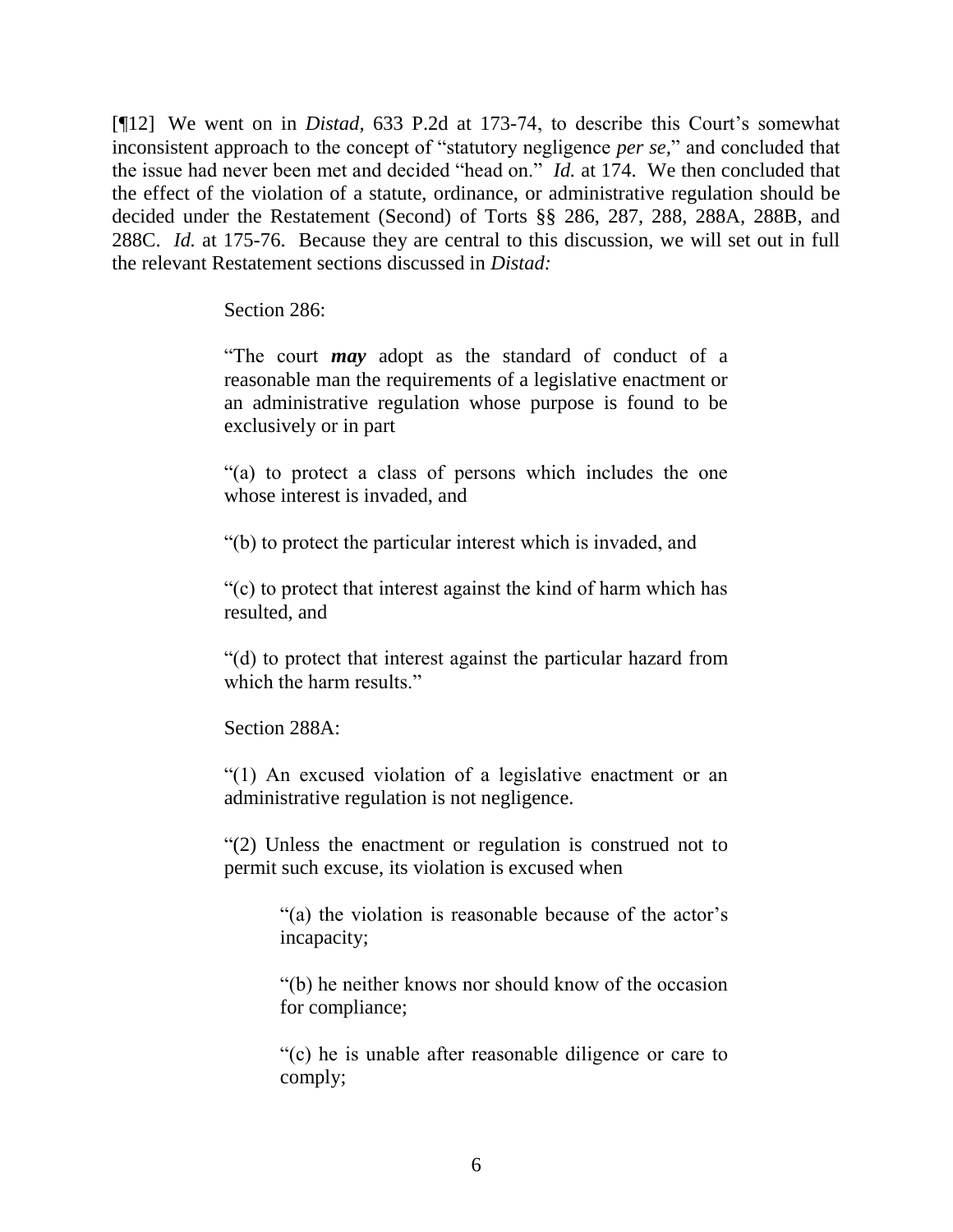"(d) he is confronted by an emergency not due to his own misconduct;

"(e) compliance would involve a greater risk of harm to the actor or to others."

Section 288B:

"(1) The unexcused violation of a legislative enactment or an administrative regulation which is adopted by the court as defining the standard of conduct of a reasonable man, is negligence in itself.

"(2) The unexcused violation of an enactment or regulation which is not so adopted may be relevant evidence bearing on the issue of negligent conduct."

*Id.* at 175-176. (Emphasis added.)

[¶13] We concluded our discussion of this issue in *Distad* by determining that: (1) under the Restatement approach, the trial court's decision whether to adopt an enactment as the standard of care is discretionary; and (2) application of negligence *per se* is not always appropriate, especially "[w]hen the facts represent a conglomeration of circumstances . . . ." *Id.* at 176-179.

[¶14] The principles of *Distad* have been applied many times. In *Dubus v. Dresser Indus.,* 649 P.2d 198, 202-03 (Wyo. 1982), we held that the plaintiff did not fall within the class of persons contemplated for protection by a traffic statute, and that, therefore, the statute did not create a standard of care for the breach of which he could complain. The following year, in *McClellan v. Tottenhoff,* 666 P.2d 408, 412-13 (Wyo. 1983), *superseded by statute*, 1985 Wyo. Sess. Laws ch. 205, §1, *as recognized in Daniels v. Carpenter*, 2003 WY 11, 62 P.3d 555 (Wyo. 2003), we held that two statutes regulating the sale of alcoholic beverages were intended for the protection of the general public, and that evidence of their violation constituted only evidence of negligence, rather than negligence *per se.*

[¶15] We further refined the *Distad* principles in *Short v. Spring Creek Ranch,* 731 P.2d 1195 (Wyo. 1987), where the specific issue was "the refusal of the trial court to instruct the jury that violation of a statute regulating traffic constitutes negligence *per se,* and . . . that an instruction that such a violation is evidence of negligence is improper." *Id.* at 1196. After reiterating that *Distad,* rather than mandating a negligence *per se* approach, left the decision to the discretion of the trial judge as to what effect to give a statute or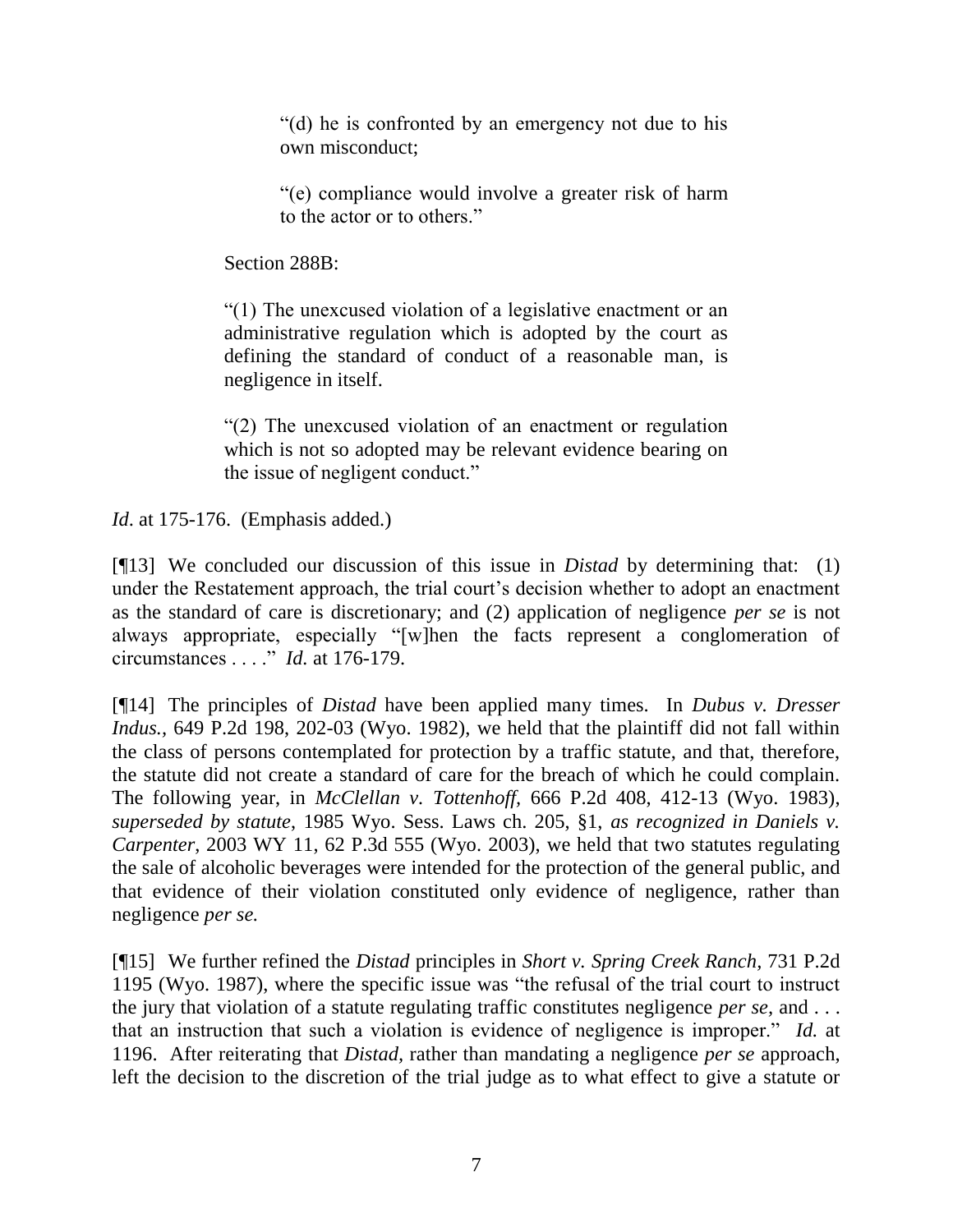other enactment in regard to the standard of care in a civil action, we more fully described the benefits of an evidence of negligence standard:

> What this court said in *Distad v. Cubin*, supra, is consistent with a choice which is compelled in any given case by the policy tension that exists between the so-called negligence per se and the so-called evidence of negligence rules. The thrust of the negligence per se rule is that a legislative or administrative rule fixes a standard for all members of the community which does not require a specific interpretation by the jury, and thus certainty is promoted. The advantages of the evidence of negligence rule are perceived to be that not all statutes and rules are appropriate, and some are obsolete; it may be unrealistic to conclude that all reasonable people will blindly obey all statutes or administrative rules in all circumstances; and the law should not prevent the jury from assuming its usual and historic function of determining whether, in the light of their common experiences, the person charged with negligence failed to act as a reasonable person would act. See F. Harper, F. James and O. Gray, The Law of Torts, § 17.6 (2d ed. 1986). These conflicting policy arguments prompted Professor Morris to say:

> > "Often, after the duty problem is settled, a criminal proscription operates as a desirable, more exact standard that smooths up civil procedure. Nevertheless there are many situations in which substitution of the criminal proscription for the reasonably-prudent-man criterion effects substantive change—either because the particular case entails special facts or because the judgment of the legislature is misguided. Then use of the proscription will warp the policy of basing liability on fault.  $***$  The Role of Criminal Statutes in Negligence Actions, 49 Columbia L.Rev. 21 at 47 (1949).

Courts should refrain from an inflexible application of the negligence per se rule because of the impact that may have upon the traditional policy of premising liability on fault.

*Short,* 731 P.2d at 1198. Finally, we said that a statutory standard should not be substituted for the duty of reasonable care "if the statute is somewhat obscure or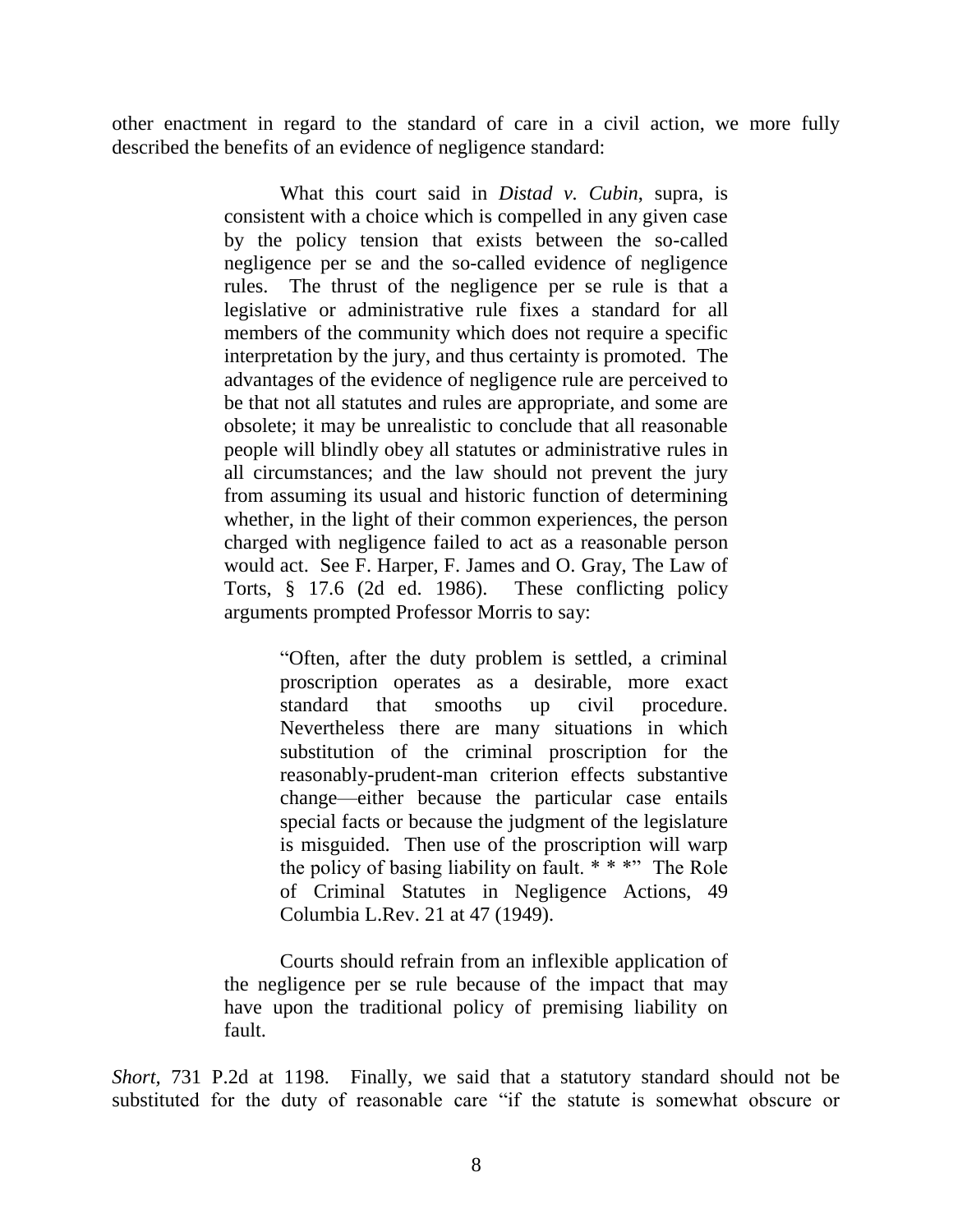unknown to the general public." *Id.* at 1199. *See also Clarke v. Vandermeer*, 740 P.2d 921, 926 (Wyo. 1987) (not error to refuse to give instruction on statute prohibiting drinking and driving where other instructions told jury to consider intoxication in determining evidence); *Pickle v. Bd. of County Comm'rs,* 764 P.2d 262, 266 (Wyo. 1988) (violation of a subdivision statute may be evidence of negligence); and *Pullman v. Outzen,* 924 P.2d 416, 418 (Wyo. 1996) (unexcused violation of legislative enactment not adopted as standard of care may be evidence of negligence, but does not constitute negligence *per se*).

[¶16] In our most recent foray into this area of law, we relied heavily upon *Short, supra,*  in concluding that a district court had not abused its discretion in choosing not to adopt the UBC or industry standards as the standard of care in a negligence action. *Landsiedel*, 2005 WY 61,  $\P$  22-25, 112 P.3d at 616-17.<sup>1</sup> Of particular relevance to the present case is our emphasis in *Landsiedel*, in evaluating that exercise of discretion, of the fact that the parties presented conflicting evidence as to what building code, if any, was applicable at the time of the incident. *Id.*, ¶ 24, at 617.

[¶17] Application of the Restatement to the facts of this case does not convince us that the district court abused its discretion in determining not to adopt the UBC as the standard of care, and to instruct the jury, instead, that violation of a building code could be evidence of negligence, rather than being negligence *per se.* Not only was there a dispute as to which UBC version was in effect, there was also evidence that, even if the latter version was in effect, the front landing provision would not have been well known to the public, and may or may not have been enforced against existing structures. This is exactly the type of "conglomeration of facts" that we recognized in *Distad* as a sound basis for allowing the trial judge to exercise his discretion in the matter. *Distad*, 633 P.2d at 176-79.

# *Whether the district court erred in permitting the jury to determine which of two versions of the Uniform Building Code applied in this case?*

[¶18] While the question of the existence of a duty generally is a question of law for the court, there are instances where that question is dependent upon a determination of certain basic facts, in which case the question of the existence of a duty is a question of fact to be determined by the jury. *Pauley,* 2004 WY 76, ¶ 11, 92 P.3d at 823. In the instant case, several issues of fact required the jury, rather than the court, to determine

 $<sup>1</sup>$  A similar line of cases analyze this standard-of-care issue in the context of a slip-and-fall on snow or ice.</sup> In *Pinnacle Bank v. Villa,* 2004 WY 150, ¶¶ 6-11, 100 P.3d 1287, 1289-91 (Wyo. 2004), we answered a certified question by concluding that the district court had not abused its discretion in adopting a municipal ordinance as establishing the applicable duty in regard to the removal of snow and ice from walkways. *See also Johnson v. Hawkins,* 622 P.2d 941, 943 (Wyo. 1981); *Kalman v. Western Union Tel. Co.,* 390 P.2d 724, 726-27 (Wyo. 1964); and *Watts v. Holmes,* 386 P.2d 718, 719 (Wyo. 1963).